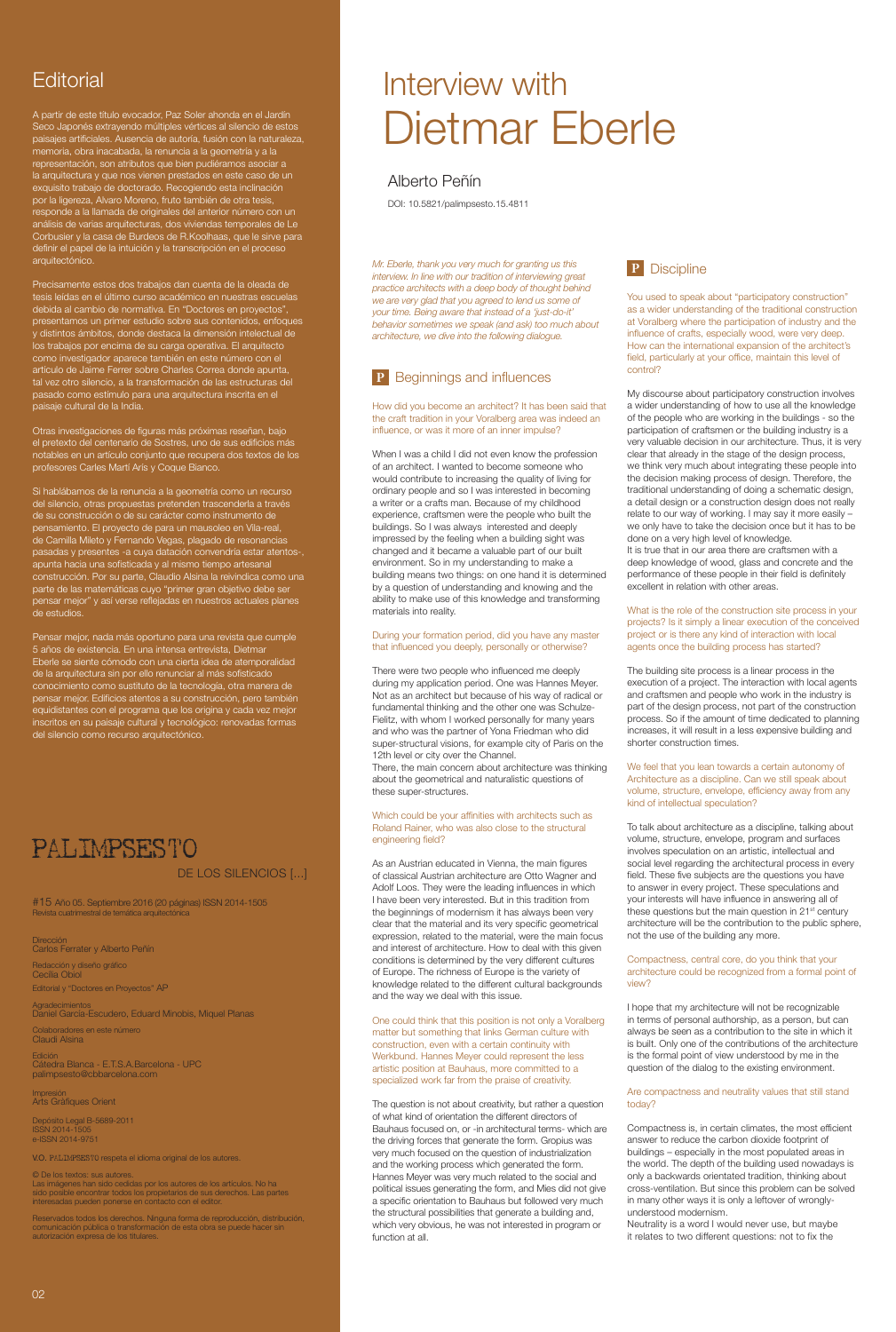

> 2226 Lustenau \_archphoto, inc. © baumschlager eberle

program and to make an open building, which means that the use of the building can be very easily adapted. I think that this is a very important change in the understanding of architecture because in current buildings, the lifetime of the program of the building is only 20 years. Maybe the 2nd question concerns the atmosphere and characteristics of the buildings, so the word "neutrality" may become dangerous in relation to banality. But in my opinion, avoiding banality is not a question of the program but rather a question of material, dimension, light - the central architectural features on which we are working. So to answer your question, compactness – also in your Spanish tradition – is a highly efficient strategy in order to deal with economic and ecological questions. The openness of the building will generate a lifetime for our buildings which is far longer than the expected lifetime of their use. The characteristics of the buildings are not determined by the use of the building but by its architectural consistence.

Does the envelope in your architecture not only play an urban or technical role as a membrane but also a formal one contributing for example to the dematerialization of the box? Could we say, the simpler the volume, the more sophisticated the envelope and vice versa?

Of course, the envelope is a question from the inside to the outside but also a contribution to public space. The matter of a building being, or not, a box is not a question about dematerialization but a question of its architectural characteristics from the outside.

Your site plans both at your website and in your beautiful books are just a graphic contrast between empty and full shapes. Is there any intention to disregard any other considerations?

Yes, the initial question is about empty and full spaces. Many other considerations about the cultural, social, economic and material background are integrated in our projects as much as possible. Why do I use this blackand-white drawings? Because in my understanding the dialog with the surroundings, as I mentioned before, can be seen very clearly in these drawings and, also as I mentioned before, the goal of design is to develop it as much as the buildings cannot be found any more clearly in the black-and-white drawings.

#### In your opinion, how have the Voralberg landscape and geographic conditions influenced your architecture?

Vorarlberg influenced me in two very different ways. First the necessity to deal with topography, and second the very specific way of dealing with the built environment as an expression of the cultural thinking and background which were developed throughout its history. The most important condition was the poverty of this area for hundreds of years, which generated a very high awareness in terms of using the materials available in the most efficient way.

But we could also consider the Voralberg *landscape* as a social organization system; a certain number of settlements that create a flexible and not bureaucratic network with a really contemporary feature: when urban meets rural. Do you think that politics has a link with design?

I am not really interested in this question of urban and rural because the separation of these two is an intellectual misunderstanding, since the urban environment never existed without any rural backgrounds and rural never existed without any urban concentration.

But there has always been a strong interaction between urban and rural environments. If you analyzed Vorarlberg with social key figures such as income, education, profession, divorce rate, lifespan, you would always understand Vorarlberg as a city. When you see the built environment you would always understand it as a rural development. Sure, there is a strong relation between design and politics, as long as politics is representing the majority of the society.

Therefore, private design in architecture does not exist. All architectural design is always public – a contribution to society and as long as politics represents society, both politics and architecture deal with society.



Your web site has a tag called "Position" which could reveal the need of doing so for an architect. Do you think this is an intellectual and cultural position or does it rather deal with service and social commitment?

In a company like ours you need many different positions and different understandings of our profession. So if you consider yourself more as an intellectual or cultural person or more as a service orientated person, with a high social commitment – it is a question that is up to you. As a company, it is useful to use all the different positions which I see as resources for contributing to a project.

What is the role, in your opinion, of Professional associations? In your early years with Voralberger Baukünstler you had a strong position towards the chamber of Architects...

My expectation regarding Professional associations is that they should fight for the development of architecture but if organizations fail to do this, I have no reason to join them.

### **P** Social

What would be, in your opinion, the links with other disciplines? Despite some experiences in your practice with Olafur Eliasson or Adrian Schiess, would it be social sciences rather than artistic or philosophical ones?

When we speak about collaboration with other disciplines, how would they be considered to belong to very different groups?

One group is related to a better understanding of the project like physicians, social scientists, economists, philosophers etc., and the other group is disciplines who can contribute something in the question of the formal appearance of the building such as artists or structural engineers.

#### Can design be democratic?

Design can never be democratic, but there can be design choices, and in a lot of public issues I think that this is reasonable.

Today we read, view and listen much about cohousing, progressive housing, unfinished housing. At your 'Cooperative' or 'do-it-yourself' houses, were you using those concepts *avant la lettre*?

Yes, 35 year ago we practiced a lot of the elements that you mentioned about the development within houses, co-housing, self-built-houses, unfinished housing, cooperative housing – that is how I started dealing with buildings; but in all these models, also as an architect but mainly as a craftsmen and a mediator of these processes. When I show these examples to the young people nowadays there are always two phenomenons: first I tell the young people that what they talk about nowadays, we already practiced 35 years ago. Second they ask me "why don't you publish again a book on these projects, which I did 35 years ago?" and I always answer: maybe.

#### Why are there no people in your photographs?

Because my respect for people is too high for using them as decoration for architecture. I know too many architectural photographs where always the same 2 girls, the same models are on the picture.

When program is not conceived to have a big influence in the project, could not this lead to some other problems? Some experiences in the 70s, like the Pompidou Center for example, show us that when everything is possible, nothing is really possible at its best level of performance without a strong technical support.

I never say "everything is possible" but there should be a certain range of possibilities and before we speak about this in such an abstract manner, let me say this: 65% of the built environment is related to housing – a very different way of housing – according to the generations and the cultural differences according to regions. About 15–22% of the buildings are office buildings – either public or private, which is very similar to housing.

*The traditional understanding of doing a schematic design, a detail design or a construction design does not really relate to our way of working; we only have to take the decision once but it has to be done on a very high level of knowledge.*

#### Are still computers simply rationalistic tools to enlarge the scope of architects?

No – computers are tool that enhance the ability of architects in a many different ways - first in geometrical terms, second in the ability to have much more available data about your project: structural data, economic data, ecological data and social data. So computers do help to increase your knowledge of the background of the design.

#### Do models have an increasing role in your design method?

If you think about physical models, they are the central point of the education of architects.

*Private design in architecture does not exist. All architectural design is always public – a contribution to society and as long as politics represents society, both politics and architecture deal with society.*